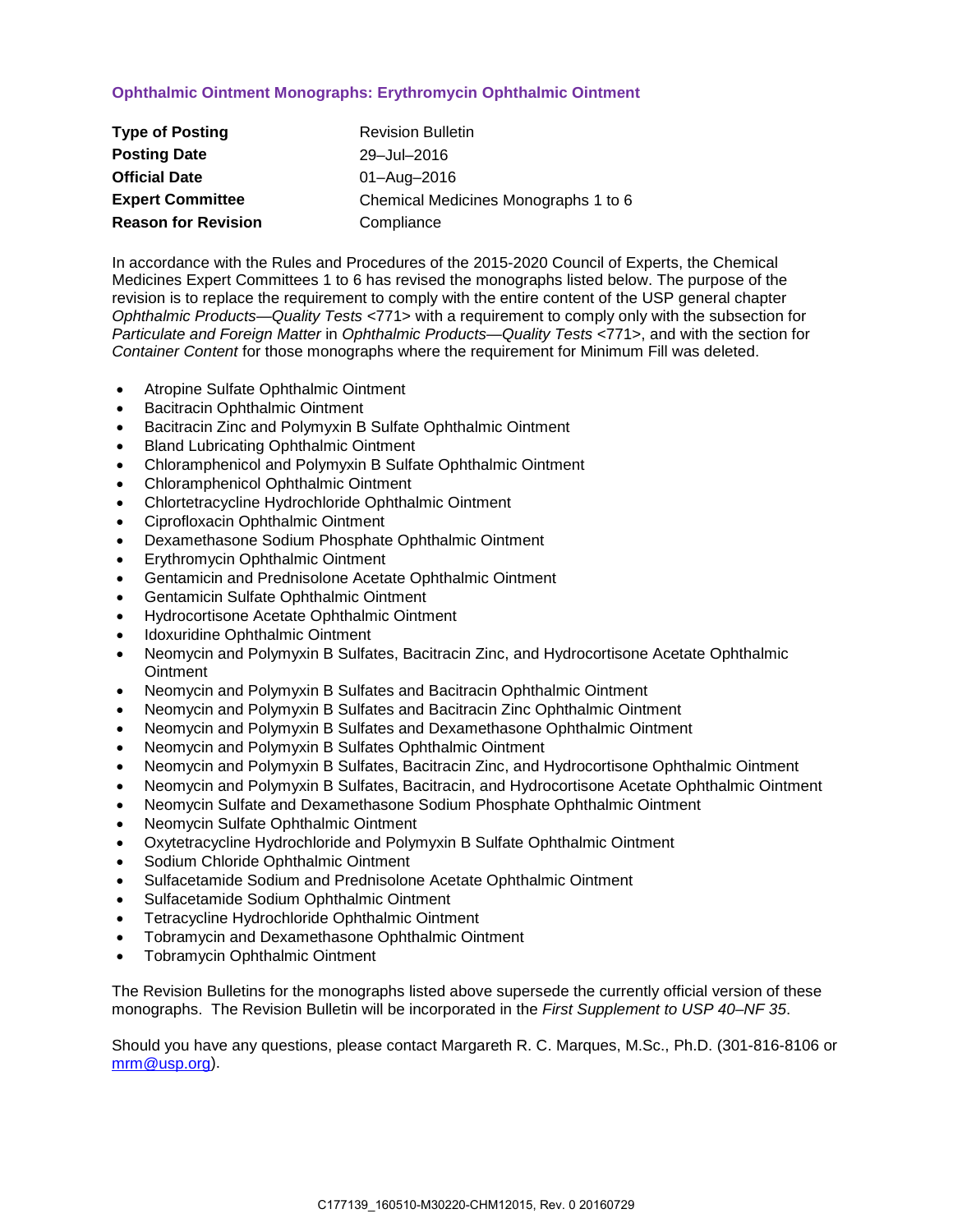**DEFINITION**<br>
Erythromycin Ophthalmic Ointment is a sterile preparation<br>
of Erythromycin in a suitable ointment base. It contains<br>
NLT 90.0% and NMT 120.0% of the labeled amount of<br>
erythromycin (C<sub>37</sub>H<sub>67</sub>NO<sub>13</sub>).<br>
eryth

### **• A. THIN-LAYER CHROMATOGRAPHY**

Standard solution: 2.5 mg/mL of USP Erythromycin RS<br>
in methanol **Electrode:** Glassy carbon ▲<br>
Sample solution: 2.5 mg/mL of envthromycin from **Waveform:** See Table 1.

**Sample solution:** 2.5 mg/mL of erythromycin from Ophthalmic Ointment in methanol prepared as follows. Transfer an amount of Ophthalmic Ointment contain- **Table 1** ing nominally 5 mg of erythromycin to a separator<br>containing 50 mL of solvent hexane. Shake until dis-<br>solved. Extract with three separate 20-mL portions of<br>methanol. Combine the methanol extracts in a beaker,<br>and evaporat of methanol.

### **Chromatographic system**

(See *Chromatography* 〈621〉*, Thin-Layer Chromatogra<sup>p</sup>hy*.) **Columns**

phy.)<br>**Adsorbent:** 0.25-mm layer of chromatographic silica<br>gel

**Application volume:** 10 μL<br>**Developing solvent system:** Methanol and chloro- **Flow rate:** 1 mL/min **Developing solvent system:** Methanol and chloroform (85:15) **System suitability**

**Spray reagent:** Alcohol, *p*-methoxybenzaldehyde, and **Samples**<br>sulfuric acid (90:5:5) sulfuric acid (90:5:5)

**Samples:** *Standard solution* and *Sample solution* Apply the *Standard solution* and the *Sample solution* to **Table 2**<br>the plate. Place the plate in an unlined chromatographic chamber, and develop the chromatogram us-<br>ing the *Developing solvent system* until the solvent front has moved about 7 cm. Remove the plate from the chamber, mark the solvent front, and allow the solvent to evaporate. Spray the plate with Spray rea- <u>Frythromycin C 0.5 percent constant</u> the unit of the stra *gent*. Heat the plate at 100° for 10 min, and examine **E**rythromycin A 1.0 the chromatogram, in which erythromycin appears as<br>a black-to-purple spot.<br>**Acceptance criteria:** The  $R_F$  value of the principal spot.

### • PROCEDURE

**Solution A:** Acetonitrile and water (90:10). Store in a *lution* reservoir protected from air by sparging with helium. **Analysis** reservoir protected from air by sparging with helium. ▲Solution B: 0.04 mg/mL of sodium hydroxide in water **Sample solution**<br>Calculate the percentage of erythromycin A relative to reverse calculate the percentage of erythromycin A relative to

**Mobile phase:** A Solution A and Solution B (56:44)  $\mu_{USP39}$  the labeled amount of erythromycin in the portion of **Diluent:** Methanol and water (50:50) <br>**Diluent:** Methanol and water (50:50) **Diluential Continential** Di

*cin RS in Diluent* 

**Standard solution 2:** 0.034 mg/mL of USP Erythromy-

**System suitability solution:** Transfer 2 mg of USP<br>Erythromycin Related Compound N RS to a 10-mL vol-<br>Figure 1 mg of enginement of erythromycin A from Standard Erythromycin Related Compound N RS to a 10-mL vol- *<sup>r</sup><sup>S</sup>* = peak area of erythromycin A from *Standard* umetric flask, add 0.4 mL of *Standard solution 1* and *solution 1* 6 mL of *Standard solution 2*, and mix. Dilute with *Stan- C<sub>S</sub>* = concentration of USP Erythromycin RS in *dard solution 2* to volume. *Standard solution 2* to volume.

**Sample solution:** Nominally 0.6 mg/mL of erythromy- *C<sub>U</sub>* = nominal concentration of expression cin from Ophthalmic Ointment in Diluent prepared as *Sample solution* (mg/mL) cin from Ophthalmic Ointment in *Diluent* prepared as follows. Transfer an amount of Ophthalmic Ointment

containing nominally 60 mg of erythromycin to a<br>125-mL separator. Add 50 mL of solvent hexane, and **123-mL separator. Add 50 mL of solvent hexane, and <b>Erythromycin Ophthalmic Ointment**<br>Shake until dissolved. Extract with four separate 20-mL<br>portions of *Diluent*, collecting the extracts in a 100-mL

**IDENTIFICATION**<br>
• **A. THIN-LAYER CHROMATOGRAPHY**<br>
• **Condand colution:** 2.5 mg/ml of LISD En*ithromicin* RS<br>
• England colution: 2.5 mg/ml of LISD En*ithromicin* RS<br>
• Ector  $A_{\mu \nu \beta \beta \beta}$ 

| Time<br>(s | <b>Potential</b><br>w | Integration |
|------------|-----------------------|-------------|
| 0.00       | -0.9                  |             |
| 0.40       | 0.9                   | Begin       |
| 0.50       | -0.9                  | End         |
| N 60       | -05                   |             |

Guard: 4-mm × 5-cm; 8-µm packing L50<br>Analytical: 4-mm × 25-cm; 8-µm packing L50<br>Flow rate: 1 mL/min

**Analysis** [NOTE—For relative retention times, see *Table 2*.]

| Peak                            | <b>Relative</b><br><b>Retention</b><br>Time |
|---------------------------------|---------------------------------------------|
| Erythromycin related compound N | 0.4                                         |
| Erythromycin C                  | 0.5                                         |
| Erythromycin A                  | 1.0                                         |
| Erythromycin B                  | 1.6                                         |

**Acceptance criteria:** The *RF* value of the principal spot **Suitability requirements** of the *Sample solution* corresponds to that of the *Stan-* **Resolution:** NLT 0.6 between erythromycin related *dard solution*. compound N and erythromycin C; NLT 2.5 between erythromycin C and erythromycin A; NLT 2.5 be- **ASSAY** tween erythromycin A and erythromycin B, *System*

*suitability solution Change to read:* **Tailing factor:** NMT 2, *Standard solution 1*

**Relative standard deviation:** NMT 3%, *Standard so-*<br>lution 1

**Samples:** *Standard solution 1, Standard solution 2, and* 

$$
Result = (r_U/r_S) \times (C_S/C_U) \times P \times F \times 100
$$

- cin B RS and USP Erythromycin C RS in *Diluent <sup>r</sup><sup>U</sup>* = peak area of erythromycin A from the *Sample*
	-
	-
	- *dard solution 1* (mg/mL)<br>*C<sub>u</sub>* = nominal concentration of erythromycin in the

2016 The United States Pharmacopeial Convention *All Rights Reserved.*